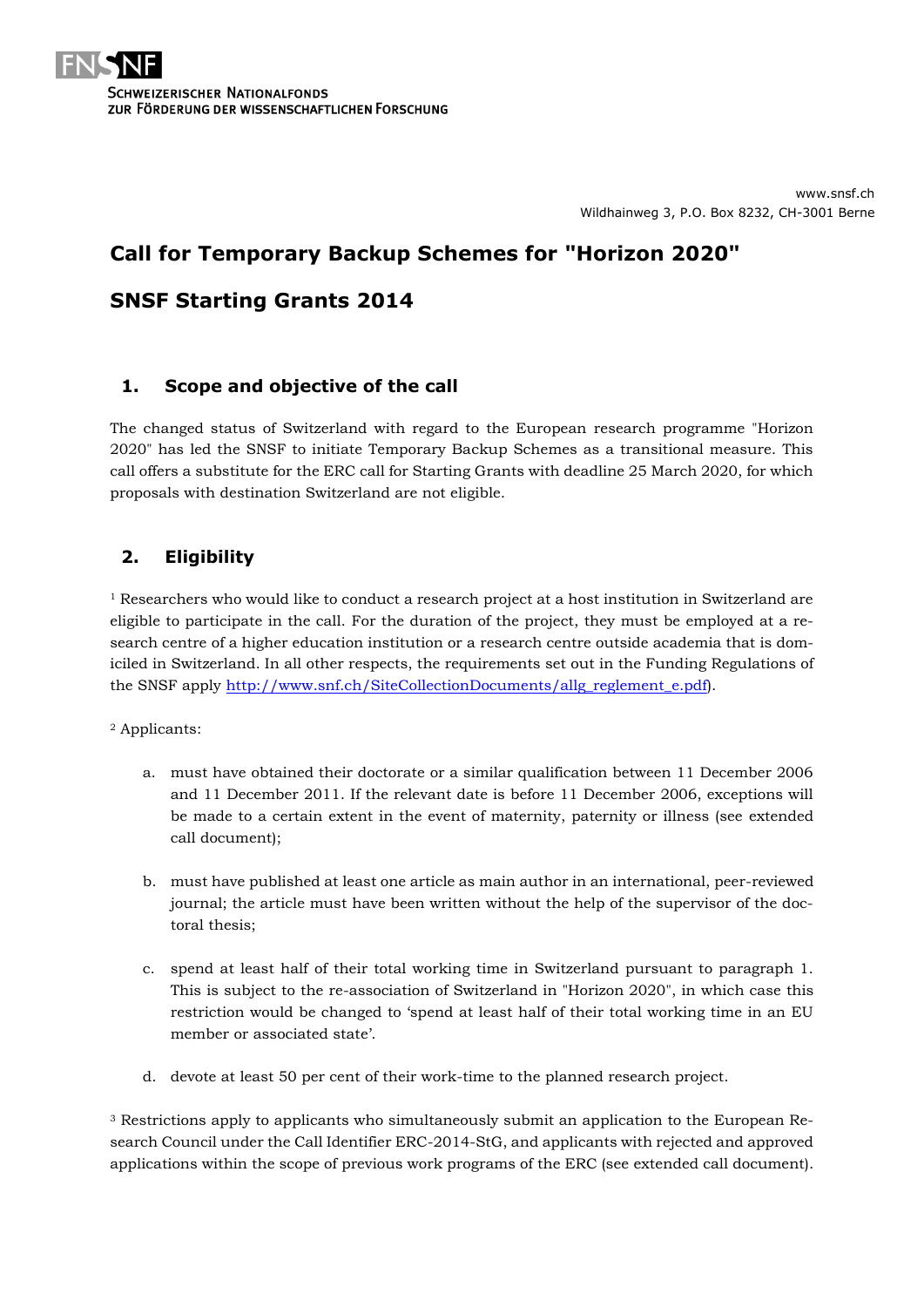# **3. Submission of applications and deadline**

<sup>1</sup> The applications must be submitted to the SNSF electronically via the mySNF platform.

<sup>2</sup>mySNF will be open for applications for the programme "Horizon 2020"/Starting Grants from **15 to 25 March 2014.**

<sup>3</sup> The following documents need to be submitted with the application:

- Extended Synopsis (5 pages)
- Curriculum vitae (2 pages)
- Track record (2 pages)
- Research plan (15 pages)
- Letter of support from the host institution
- Doctoral certificate (copy)
- Administrative information as per the requirements set out in mySNF
- other documents as per the extended call document

### **4. Procedure and assessment criteria**

#### **4.1 The evaluation procedure comprises two phases**

In **phase 1**, the extended synopses are evaluated by the responsible panel, provided that the formal requirements for the submission of proposals are met. The panel recommends proposals for admission to phase 2 to the Commission for Temporary Backup Schemes (CTBS). The unsuccessful proposals are rejected through a ruling once the Commission has made its decision.

In **phase 2** the proposals are also evaluated externally and interviews are held with the applicants. On the basis of this, the panels recommend that proposals be either funded or rejected by the Commission.

#### **4.2 Assessment criteria**

The scientific quality of the research proposals and the scientific qualifications of the researchers are relevant for the scientific evaluation. For all particulars, the provisions set out in the extended call document apply.

#### **4.3 Funding decisions**

The funding decisions are made by the CTBS based on the panels' recommendations and approved by the Presiding Board of the National Research Council.

The decisions are communicated to the applicants in the form of a ruling. For phase 1: no later than the end of September 2014. For phase 2: by the end of December 2014.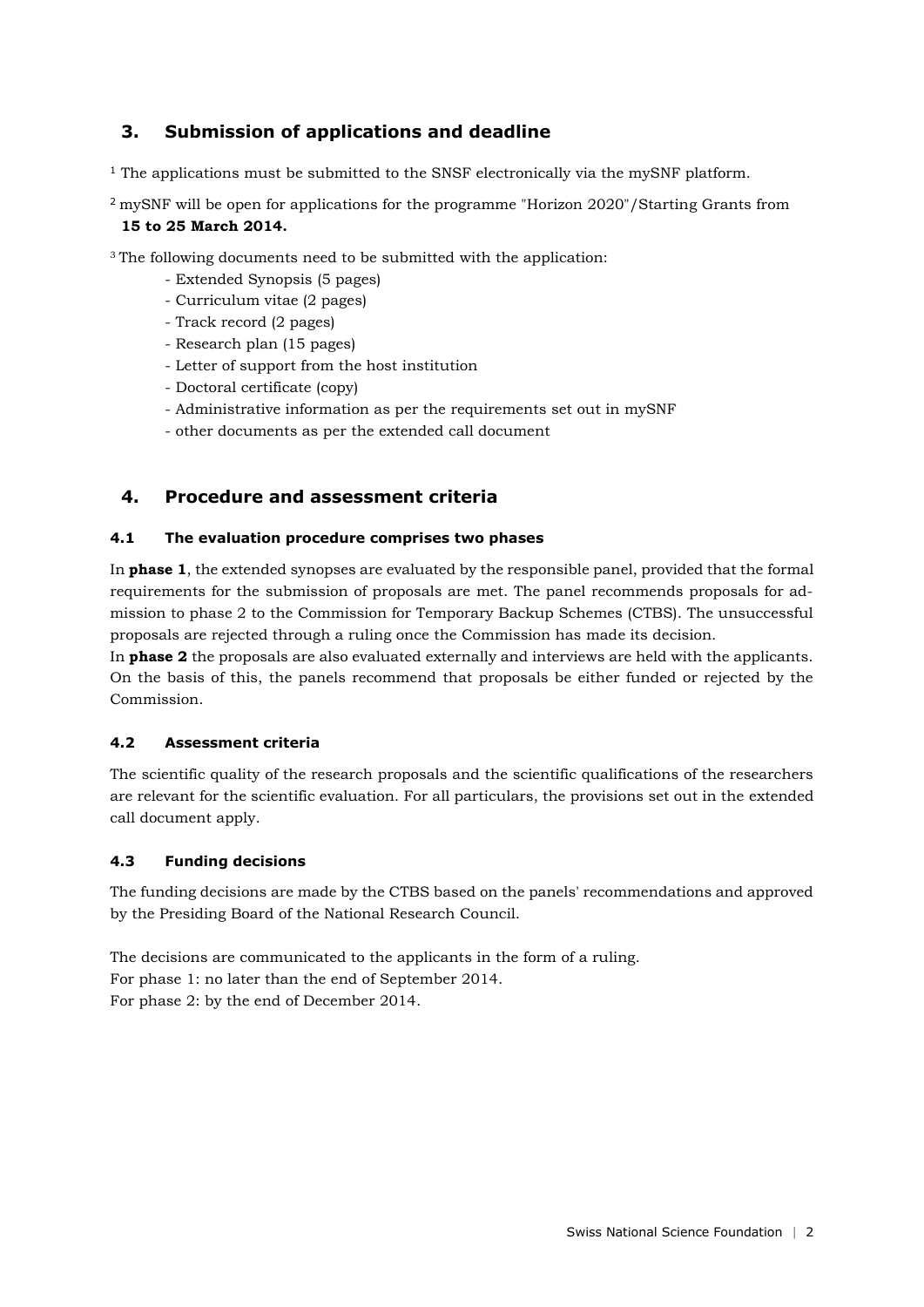#### **4.4 Start of project, project duration**

Projects may start on 1.2.2015 at the earliest. The grant is awarded for a maximum of 5 years.

#### **4.5 Grant administration**

Grants are administered pursuant to the rules set out in the Funding Regulations and its Implementation Regulations.

#### **4.6 Reporting**

Reporting is effected pursuant to the requirements and information set out in the rulings.

### **5. Information on right of appeal**

Rulings of the SNSF may be appealed against before the Swiss Federal Administrative Court. No one is legally entitled to receive funding.

# **6. Amount and composition of the grant**

A maximum amount of CHF 1,500,000 is awarded for 5 years. To this may be added a maximum amount of CHF 500,000 for installation costs in connection with the move to Switzerland due to the SNSF Starting Grant and/or for the acquisition or utilisation of scientific infrastructure.

## **7. Eligible costs**

The following costs, which are directly linked to the research project, may be claimed:

- a. the applicants' salaries
- b. the salaries of scientific and technical collaborators in research projects within the scope of the salary or hourly rates prescribed by the SNSF;
- c. material costs that are directly related to the research work, namely material of enduring value, expendable items, field expenses, travel costs or third-party charges;
- d. The costs of scientific publications produced in the context of the funded research;
- e. Costs of conferences and workshops in connection with the funded research
- f. Costs of tasks assigned to third parties, as long as they do not constitute an essential part of the planned work (sub-contractors)

<sup>2</sup>The costs must be applied for and quantified in the proposal.

# **8. Overhead 15%**

The SNSF pays an overhead of 15% on the awarded grants. The overhead is paid to the host institution. Its use is regulated by the principles set out in the Overhead Regulations of the SNSF.

# **9. General provisions for the Temporary Backup Schemes**